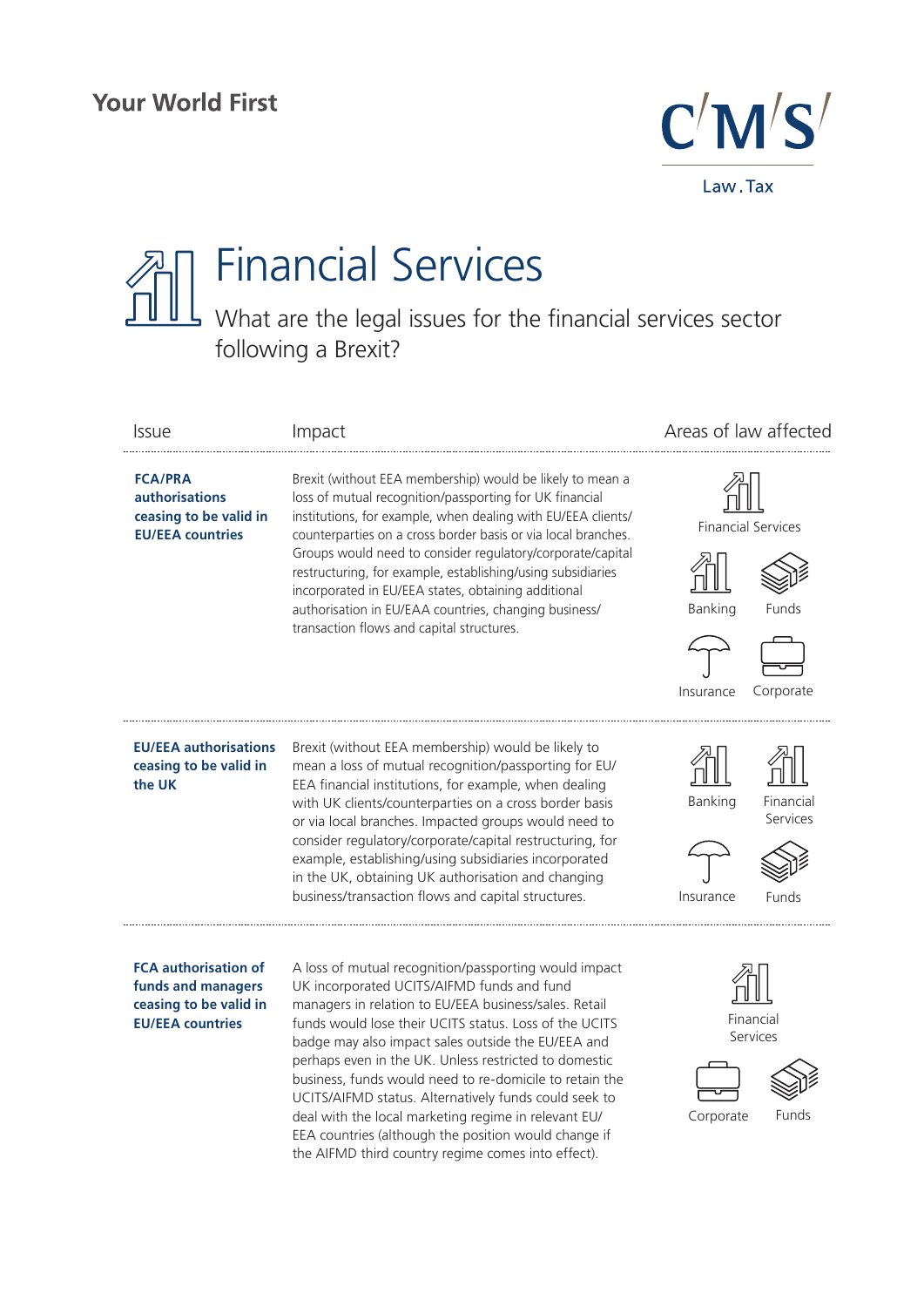**Status of EU/EEA**  As above in reverse (but the UK might not wish to restrict **funds and managers**  UK investors' access to UCITS and AIFs?). **in the UK** Financial Services Corporate Funds**Legal and regulatory**  The FPC found Brexit to be the most significant near-term **uncertainty –**  domestic risk to financial stability, with uncertainty **commercial,**  continuing after a vote to leave. Firms would face a volatile Banking Financial **economic, financial**  period. The legal system would face similar challenges to Services **and political**  stability and firms/UK lawyers would need to adapt to **uncertainty** greater uncertainty and change. Uncertainty about the legal basis for FI regulation and the responsibilities of institutions will hinder the development of regulatory policy/change and may even adversely impact supervision Insurance Funds **New freedom for the**  Brexit (without EEA membership) would remove the legal obligation for the UK to implement EU FS regulation. Firms **UK to adapt or revoke inappropriate**  may wish to lobby for changes where current EU derived **EU regulatory**  requirements are burdensome, sub-optimum for the UK Banking Financial Services **requirements** mar or lack domestic support from regulators. One example might be the EU bonus cap rules. The UK's freedom may well tempered, however, by the desire to achieve 'equivalence' recognition from the EU in order to take advantage of the third country regimes under EU FS Insurance Funds legislation. **Transactions and**  The Brexit changes to the current legal regime will impact **other contracts** the terms and effect of contracts and transactions. There will be broadly based review of standard documentation – both precedents and industry standards such as ISDAs. Banking Financial Services Firms and lawyers will need to be alert when dealing with contracts and transactions whilst uncertainty persists. Insurance Funds ...................... **Loss of UK's leading**  The UK has been highly influential is the development of **role in formation of**  the EU rules for financial institutions. After a 'vote to **regulatory policy in**  leave' the UK's voice would diminish and the UK would Banking Financial **EU** probably cease to have any real policy involvement Services following Brexit. Lobbying in relation EU rules would have to be routed via EU/EEA firms/bodies and would no longer take account of UK specific issues. Insurance Funds The City has faced various challenges from EU proposals. **Increased risk of EU roles attacking the**  The UK has sought to rely upon its rights as an EU state **City/UK** (e.g. under the EU treaties) and has obtained further Banking Financial protection under the new UK/EU settlement. After Brexit Services the EU will be free to promote the interests of EU states/ financial centres free from UK challenge under these protections.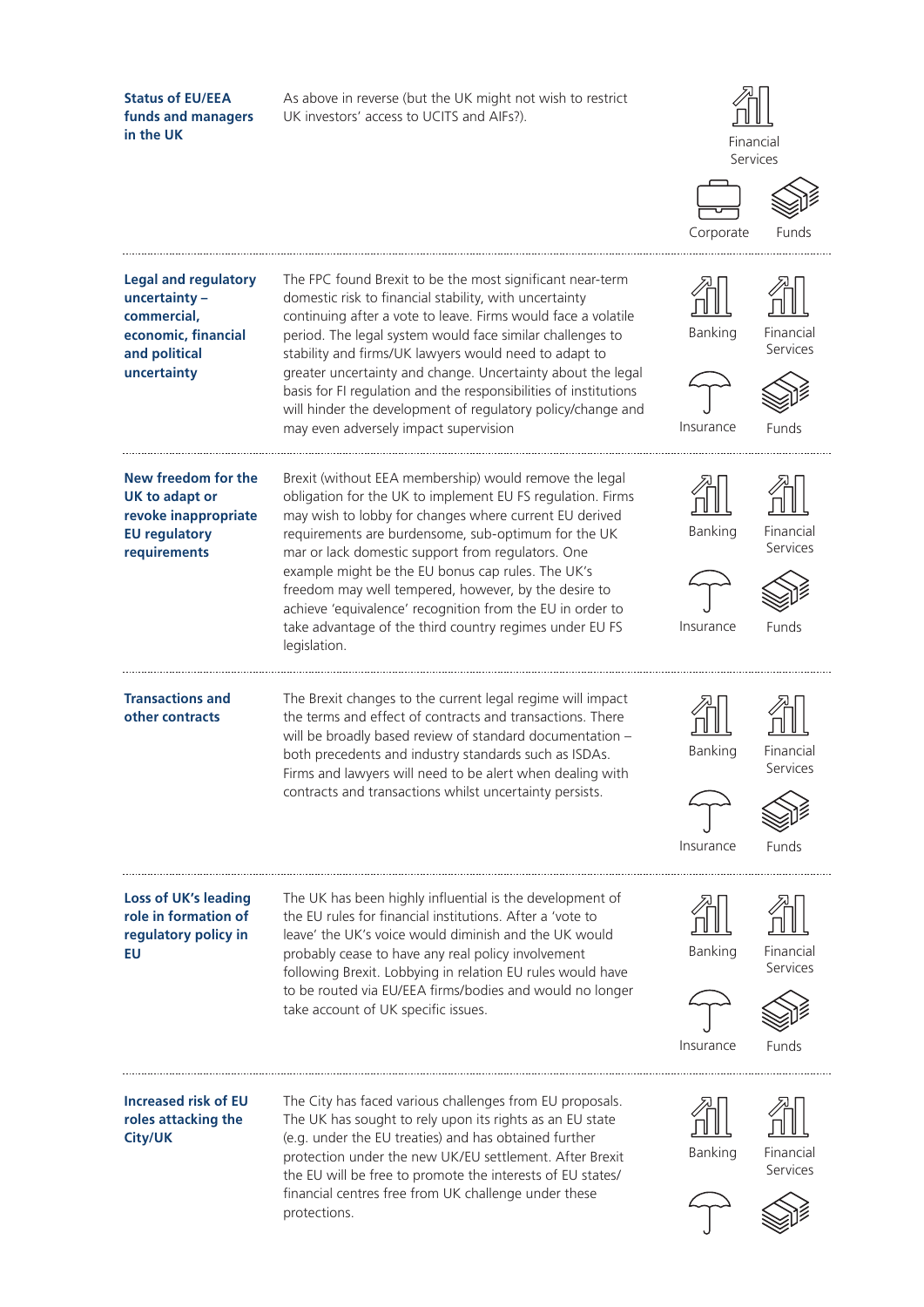#### What action can you take now? **How can CMS help?**

| Brexit planning - group/regulatory structure.<br>Map EU/EEA business/operations. Identify other areas<br>impacted by Brexit - e.g. cross-border outsourcing/<br>services. Consider options - at least in outline - for<br>post-Brexit structure/reorganisation. Identify/plan for/<br>investigate key issues (e.g. authorisation, capital,<br>employment, intra-group/shared services and tax) to<br>evaluate optimum structure and necessary reorganisation<br>to implement. | Review and advise on optimum structures,<br>reorganisation mechanics - including pan-<br>European advice from CMS offices across EU.<br>Review planning assumptions and conclusions.<br>Review mapping of current structures.<br>Advice on any of the key legal issues mentioned. |  |
|-------------------------------------------------------------------------------------------------------------------------------------------------------------------------------------------------------------------------------------------------------------------------------------------------------------------------------------------------------------------------------------------------------------------------------------------------------------------------------|-----------------------------------------------------------------------------------------------------------------------------------------------------------------------------------------------------------------------------------------------------------------------------------|--|
| Brexit planning - internal briefing.                                                                                                                                                                                                                                                                                                                                                                                                                                          | Provide in-house Brexit training/presentation.                                                                                                                                                                                                                                    |  |
| Ensure necessary briefing internally on Brexit and raise                                                                                                                                                                                                                                                                                                                                                                                                                      | Lead in-house Brexit brain-storming.                                                                                                                                                                                                                                              |  |
| awareness of above issues/impacts - from Board level to<br>business support/operations and business units. Establish<br>internal working group structure.                                                                                                                                                                                                                                                                                                                     | Review in-house briefing.                                                                                                                                                                                                                                                         |  |
|                                                                                                                                                                                                                                                                                                                                                                                                                                                                               |                                                                                                                                                                                                                                                                                   |  |
| <b>Brexit planning - legal.</b>                                                                                                                                                                                                                                                                                                                                                                                                                                               | Review plans and assumptions.                                                                                                                                                                                                                                                     |  |
| See above. General counsel to 'run slide-rule' over Brexit                                                                                                                                                                                                                                                                                                                                                                                                                    | Brainstorm impact/issues.                                                                                                                                                                                                                                                         |  |
| legal issues/impact and how in-house team/external<br>counsel would handle these.                                                                                                                                                                                                                                                                                                                                                                                             | Advise on relevant legal issues.                                                                                                                                                                                                                                                  |  |
| <b>Brexit planning - public affairs/governmental</b><br>relations.                                                                                                                                                                                                                                                                                                                                                                                                            | Brainstorm/review issues.                                                                                                                                                                                                                                                         |  |
| See above. Prepare list of areas/issues for lobbying post<br>vote to leave.                                                                                                                                                                                                                                                                                                                                                                                                   |                                                                                                                                                                                                                                                                                   |  |
| <b>Current contracts and transactions.</b>                                                                                                                                                                                                                                                                                                                                                                                                                                    | Advise on contractual issues - Brexit impact.                                                                                                                                                                                                                                     |  |